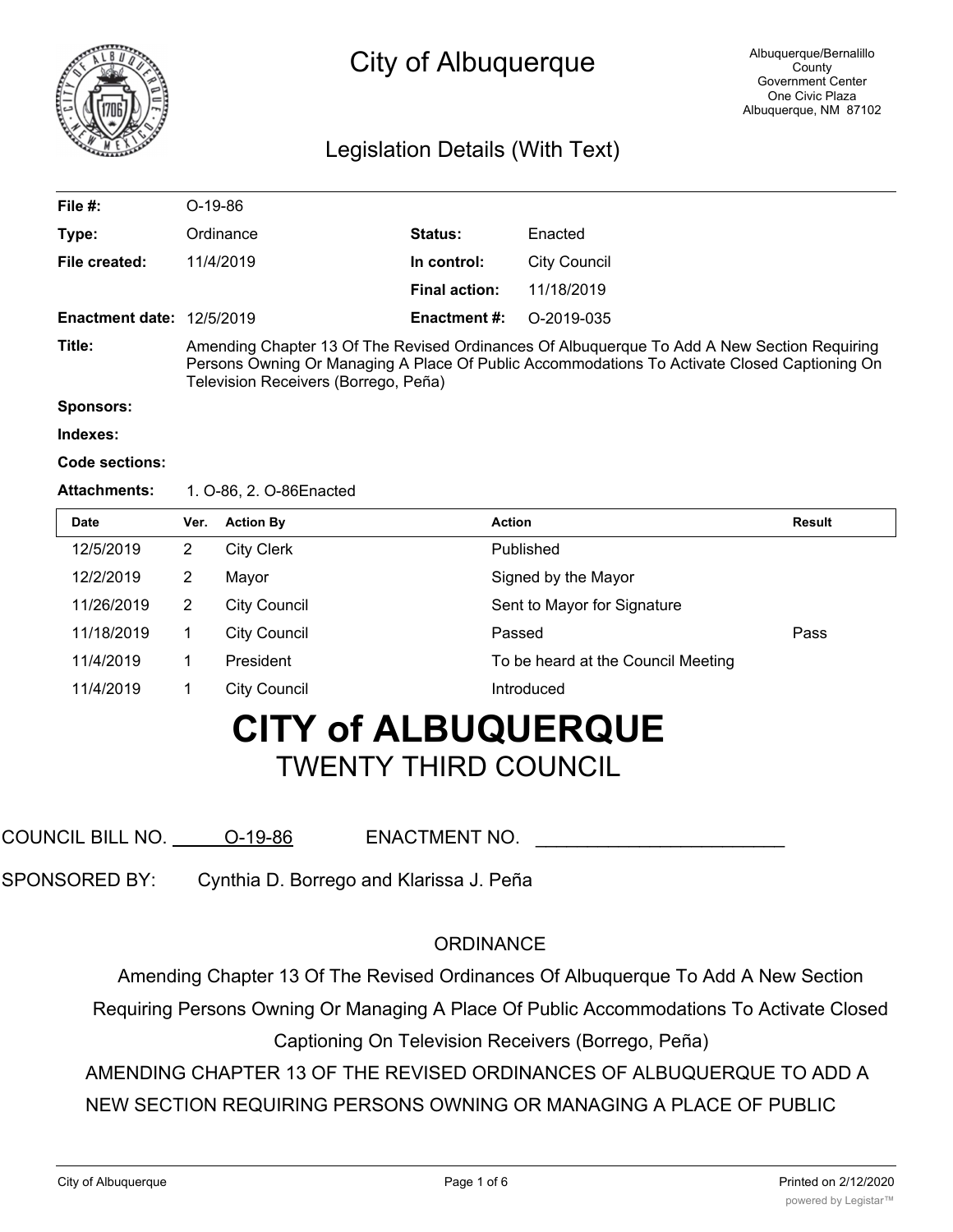ACCOMMODATIONS TO ACTIVATE CLOSED CAPTIONING ON TELEVISION RECEIVERS.

WHEREAS, the Committee for Communication Access supports requiring the activation of closed captioning, where available, on television receivers used in places of public accommodation in order to:

a. Promote equal opportunities for individuals with disabilities;

b. Strive to enable full participation in all aspects of community life for persons with disabilities;

c. Provide disability-related technical assistance, information, referral and advocacy to the community; and

WHEREAS, hearing loss is a significant problem in the United States. Approximately one in five Americans have some type of hearing loss in one or both ears that affect their ability to communicate and receive information; and

WHEREAS, television receivers are increasingly used in facilities open to the general public, including hospital waiting rooms, bars and restaurants, health clubs, bus stations, airport lounges, and appliance stores. These and other public facilities represent the kinds of locations outside the home where the general public has access to television programming; and

WHEREAS, television receivers in these locations enable members of the general public to obtain the latest news reports in an emergency, watch local sports teams, or simply pass the time while waiting for an appointment or service to be completed. People with hearing disabilities should not be excluded from being able to meaningfully participate in these activities while in public areas; and

WHEREAS, the activation of closed captioning will provide an inclusion of those members of the general public who are deaf or hard of hearing in places of public accommodation and would prevent the effect of excluding, denying service, segregating or otherwise treating those with hearing disabilities differently from being able to fully participate in or experience the full benefits of the television programming offered to the public in those settings; and

WHEREAS, the activation of closed captioning will also provide a benefit to all consumers of televised or streamed media in places of public accommodation in situations where it may be difficult to hear because of background noise or otherwise; and

WHEREAS, in the event of a national or local emergency, closed captioning is imperative to the notification and survival of the disabled community - particularly the deaf.

BE IT ORDAINED, BY THE CITY COUNCIL, THE GOVERNING BODY OF THE CITY OF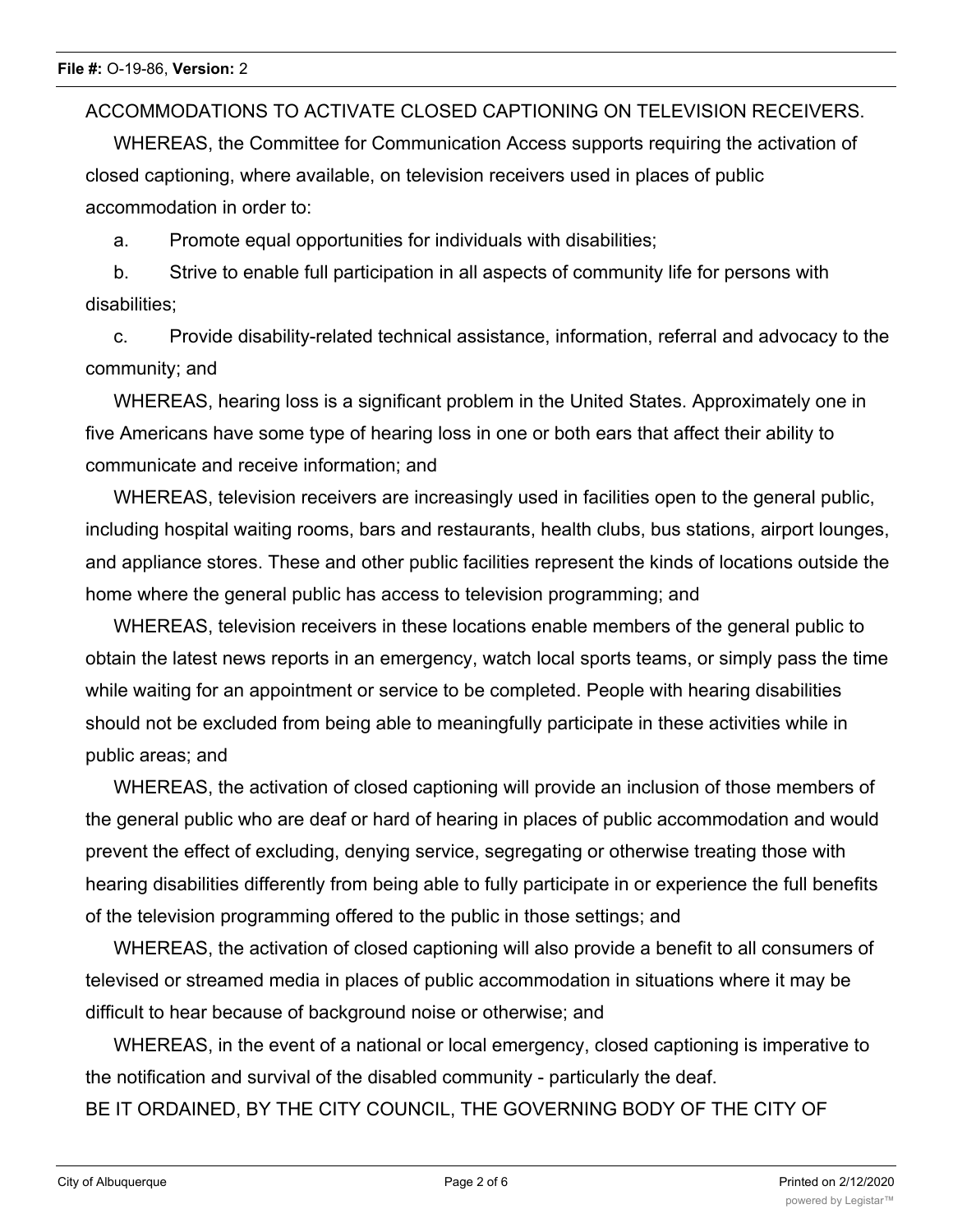### **File #:** O-19-86, **Version:** 2

ALBUQUERQUE:

SECTION 1. A new Article, Article 18 "Closed Captioning," is hereby added to Chapter 13 of the Revised Ordinances of Albuquerque, as follows:

"13-18-1-1 SHORT TITLE. Sections 13-7-1-1 et. seq. shall be known and may be cited as the "Albuquerque Closed Captioning Ordinance."

13-18-1-2 DEFINITIONS.

*DEPARTMENT*. The City of Albuquerque Office of Civil Rights.

*CLOSED CAPTIONING*. A transcript or dialog of the audio portion of a television program that is displayed on a television receiver screen when the user activates the feature.

*CLOSED-CAPTIONED TELEVISION RECEIVER*. A receiver of television or streamed programming that has the ability to display closed captioning, including but not limited to a television, display screen, digital set top box, and other technology capable of displaying closed captioning for television or streamed programming.

*PLACE OF PUBLIC ACCOMMODATION.* The following are considered places of public accommodations for purposes of this Article:

(A) an inn, hotel, motel, or other place of lodging, except for an establishment located within a building that contains not more than five rooms for rent or hire and that is actually occupied by the proprietor of such establishment as the residence of such proprietor;

(B) a restaurant, bar, or other establishment serving food or drink;

(C) a motion picture house, theater, concert hall, stadium, or other place of exhibition or entertainment;

(D) an auditorium, convention center, lecture hall, or other place of public gathering;

(E) a bakery, grocery store, clothing store, hardware store, shopping center, or other sales or rental establishment;

(F) a department store, laundromat, dry-cleaner, bank, barber shop, beauty shop, travel service, shoe repair service, funeral parlor, gas station, office of an accountant or lawyer, pharmacy, insurance office, professional office of a health care provider, hospital, or any other retail or service establishment;

(G) a terminal, depot, or other station used for specified public transportation;

(H) a museum, library, gallery, or other place of public display or collection;

(I) a park, zoo, amusement park, or other place of recreation;

(J) a nursery, elementary, secondary, undergraduate, or postgraduate private school, or other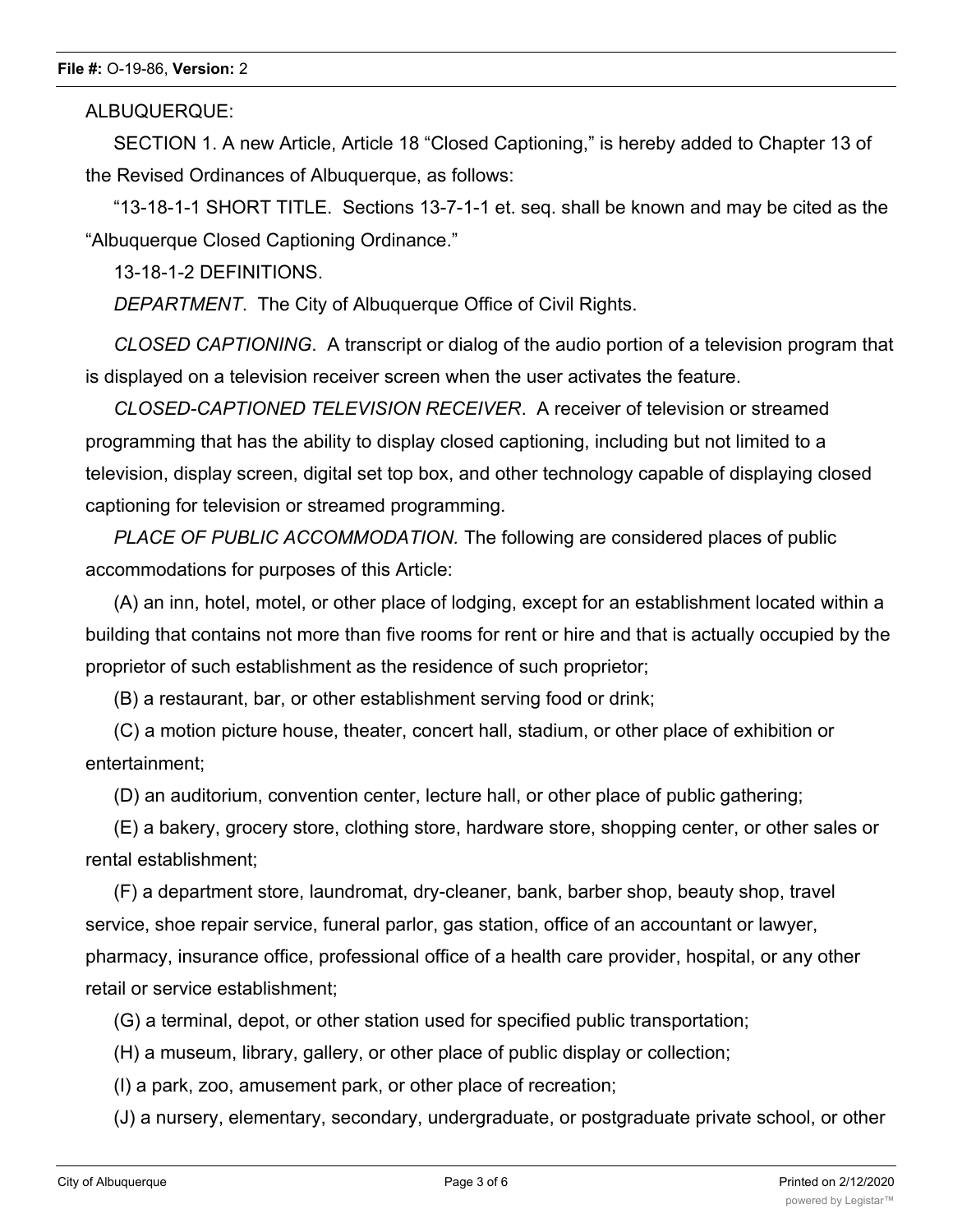place of education;

(K) a day care center, senior citizen center, homeless shelter, food bank, adoption agency, or other social service center establishment; and

(L) a gymnasium, health spa, bowling alley, golf course, or other place of exercise or recreation.

*PUBLIC AREA*. Any part of a place of public accommodation that is open to the general public.

*REGULAR HOURS*. The hours of any day in which a place of public accommodation is generally open to members of the general public.

*RESPONDENT*. Any person who is alleged or found to have committed a violation of regulations established in this Section.

13-18-1-3. CLOSED CAPTIONING IN PLACES OF PUBLIC ACCOMMODATION.

(A) Any person owning or managing a place of public accommodation must activate closed captioning, with a yellow text color, or if yellow is not available white text on a black background, or black text in the largest font style available, on all closed-captioned television receivers that are turned on and operating in any public area during regular hours, except in the following circumstances:

1. No receiver of televised or streamed programming of any kind is available in a public area of the place of public accommodations;

2. The only source or receiver of the televised or streamed programming available in a public area of the place of public accommodation is technically incapable of displaying closed captioning; or

3. If multiple television models are in use and displayed together for sale in a public area, at least one closed-captioned television must be available for viewing.

(B) Powers and Duties of the Department:

1. The Department shall investigate alleged violations of this Section and shall have such powers and duties as are necessary and proper for the administration and enforcement of this ordinance.

2. The Department shall promulgate rules to enforce this Section.

3. Any person having been found to have violated any provision of this Section who fails to demonstrate compliance within 30 days of a notice of such violation shall be assessed a civil penalty of up to \$250 for the initial offense, and \$500 for each subsequent offense.

(C) Exclusions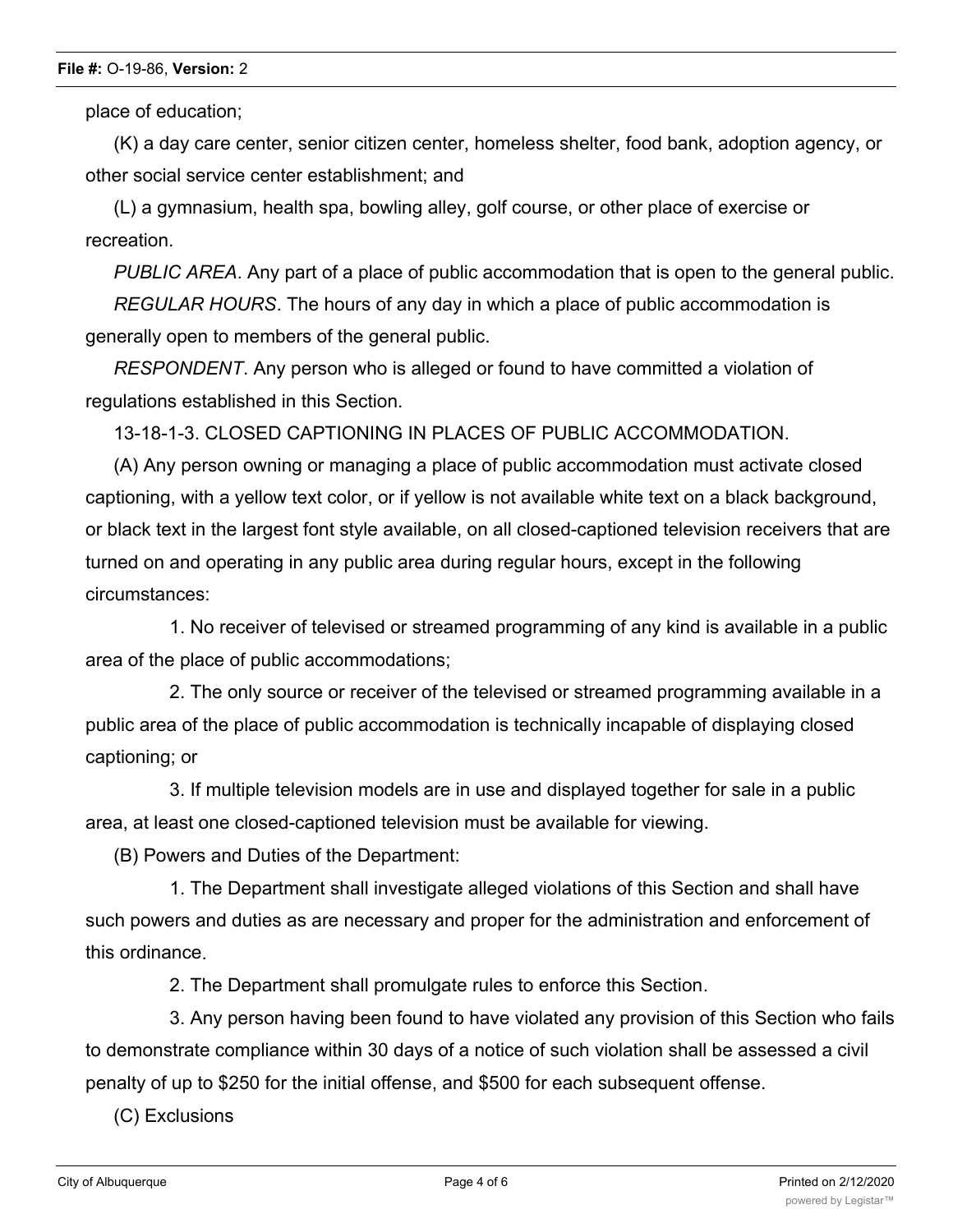#### **File #:** O-19-86, **Version:** 2

A. This Section shall not be interpreted or applied to diminish or conflict with any requirements of state or federal law. In the event of any conflict, state and federal requirements shall supersede the requirements of this Section.

B. This Section does not apply to programming that is exempt from closed captioning requirements under state or federal law."

SECTION 2. SEVERABILITY CLAUSE. If any section, paragraph, sentence, clause, word or phrase of this ordinance is for any reason held to be invalid or unenforceable by any court of competent jurisdiction, such decision shall not affect the validity of the remaining provisions of this ordinance. The Council hereby declares that it would have passed this ordinance and each section, paragraph, sentence, clause, word or phrase thereof irrespective of any provision being declared unconstitutional or otherwise invalid.

SECTION 3. COMPILATION. Section 1 of this ordinance shall amend, be incorporated in and compiled as part of the Revised Ordinances of Albuquerque, New Mexico, 1994.

SECTION 4. EFFECTIVE DATE. This ordinance shall take effect five (5) days after publication by title and general summary.